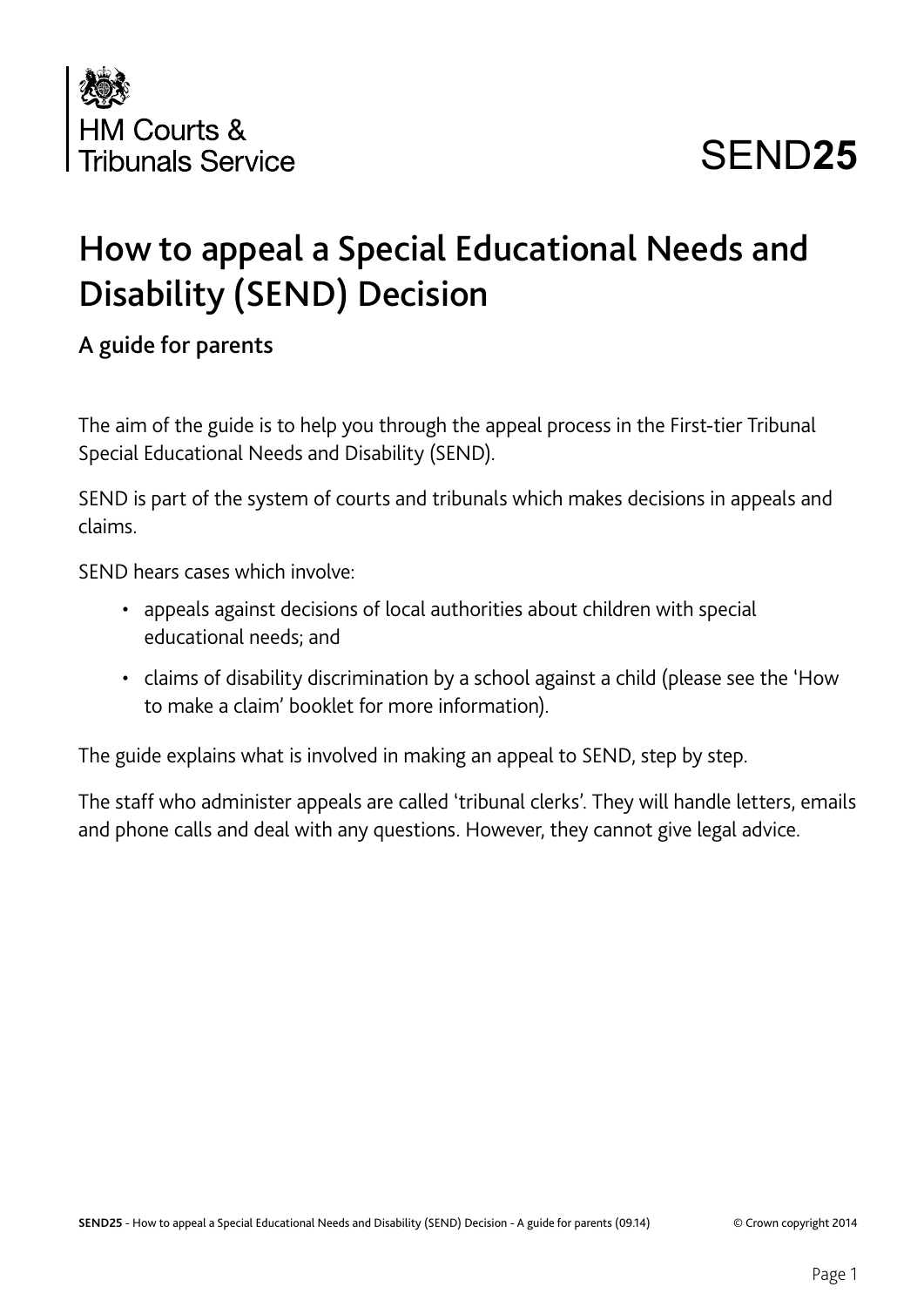# **Using the guide**

The guide is quite long, because it provides detailed information on each of the stages in the appeals process. It can be used as a manual, checking each step as the appeal progresses, or as a reference, to look up issues as they arise.

Contact

The tribunal's contact details are:

By phone: 01325 289350

By fax: 0870 739 4017

By email: SENDISTQUERIES@hmcts.gsi.gov.uk

In writing to: HM Courts & Tribunals Service First-tier Tribunal Special Educational Needs and Disability 1st Floor, Darlington Magistrates Court Parkgate Darlington DL1 1RU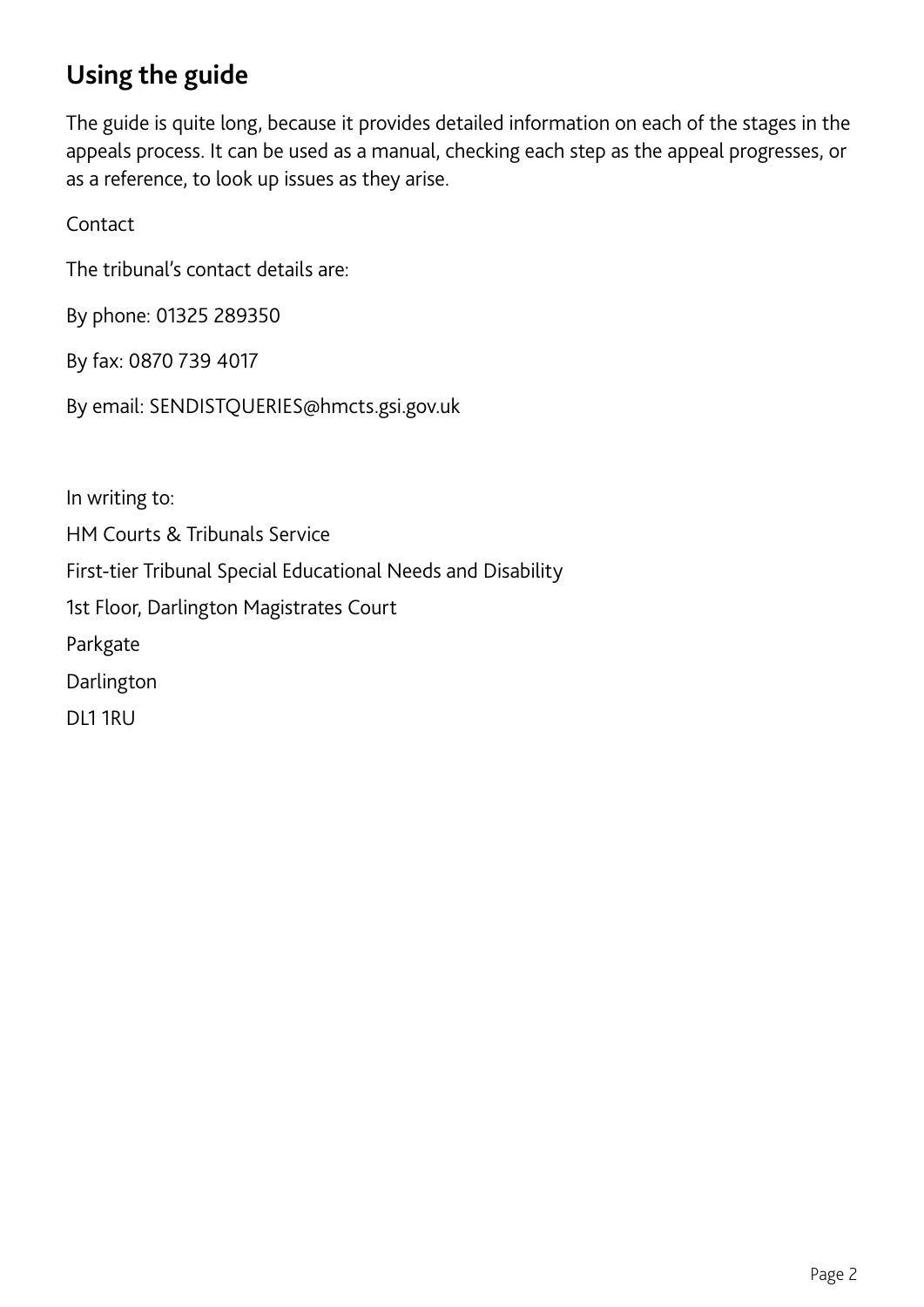# **Section 1 – Making an appeal**

#### When can I appeal?

The deadline for making appeals is two months from the date of the local authority's decision letter, giving their final written decision.

If the appeal requires a mediation certificate to be sent to the tribunal before the appeal can be registered, then the date for making the appeal will be one month from the date of the mediation certificate if it is later than the two month deadline.

Even if you have missed the two month deadline, you can ask the tribunal to consider extending the time for making the appeal by explaining why your appeal is late.

Even after an appeal has been made, the parents and the local authority should continue to try to reach agreement by discussing the case.

### What can I appeal?

You can appeal if the local authority:

- refuses to secure an EHC needs assessment of the child's special educational needs, following a request by the parents or school;
- refuses to secure an EHC plan, after concluding an EHC needs assessment;
- refuses to arrange a reassessment of the child's special educational needs (following a request by the parent or child's school) if the local authority has not made an assessment for at least six months;
- decides to stop maintaining the child's EHC plan;
- decides not to replace or amend the EHC plan following a review;
- decides not to change the EHC plan after reassessing the child; or
- has made an EHC plan or has amended or replaced a previous EHC plan and you disagree with one or all of the following:
	- The part which describes the child's special educational needs.
	- The part which sets out the special educational provision (help) that the local authority thinks the child should receive.
	- The school or type of school named in the EHC plan.
	- The local authority not naming a school in the EHC plan.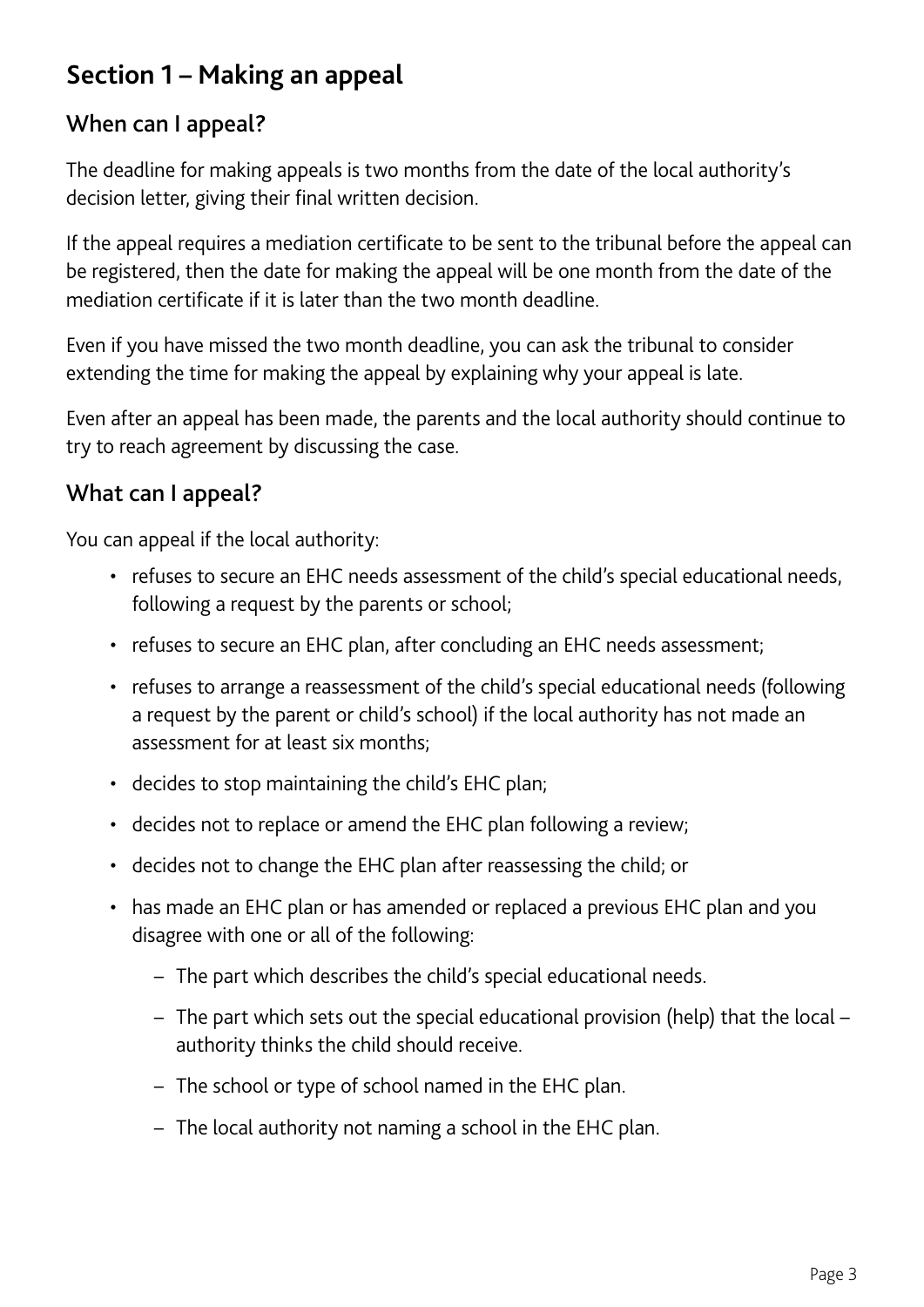#### Are there any issues the tribunal cannot deal with?

The tribunal cannot deal with a case if the issue is:

- the way the local authority carried out the assessment, or the length of time that it took;
- how the local authority or the school is arranging to provide the help set out in the child's statement;
- the way the school is meeting your child's needs when there is no EHC plan in place at SEN support;
- the information about non-education health and social care needs or how the local authority plans to meet those needs; or

Depending on the circumstances, the tribunal may not be able to consider an appeal if your child is over 16 and not on the roll of a school, or is going to a further or higher-education college.

#### Who deals with the issues we cannot deal with?

You should discuss your concerns with the child's school or the local authority. If you are still not happy, you can complain to the Secretary of State for Education. If he agrees with your complaint, he may ask the school or the local authority to take action to put things right. You can get a guidance booklet from:

DfE Publications Centre PO Box 5050 Sherwood Park Annesley Nottingham, NG15 0DG Phone: 0845 60 222 60

You may also be able to complain to the Local Government Ombudsman. You can get guidance on this by contacting the LGO Advice Team on 0845 602 1938 or by writing to:

Local Government Ombudsman PO Box 4771, Coventry, CV4 0EH

You can also visit their website: www.lgo.org.uk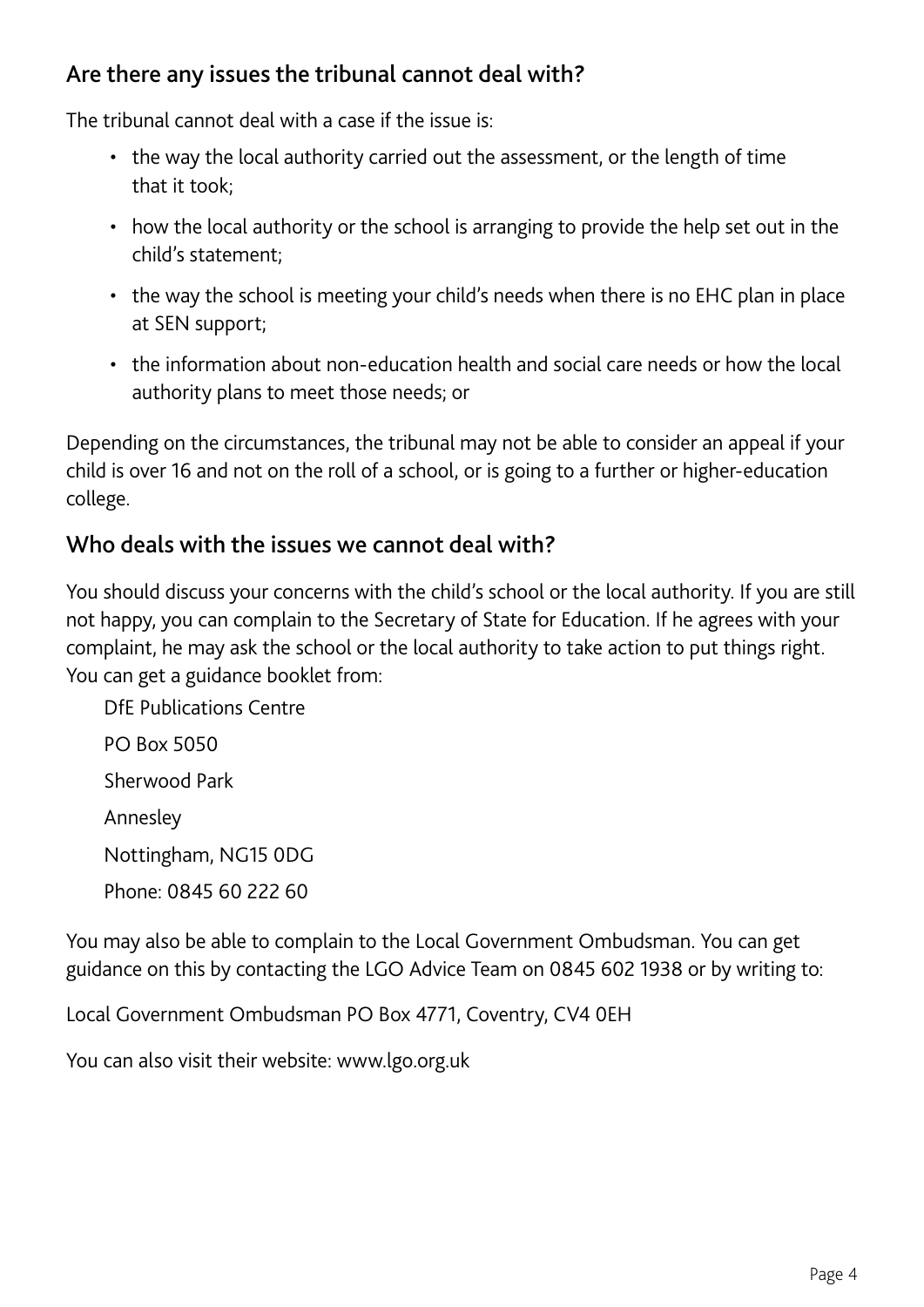# **Should I appeal?**

The guide deals with how to appeal. It cannot advise on the strength of your case. The tribunal clerks can help with phone queries about the appeal as it goes through the process, but cannot give an opinion about whether the appeal is likely to win or lose, or whether or not a particular step should be taken.

# **Mediation**

Before making an appeal about the assessment of EHC needs or the need for or contents of an EHC plan, it will be necessary for you to engage with a mediation adviser who will be able to provide information about mediation. Once you have received the information from the mediation adviser, you can do one of two things:

- a) You can choose to access mediation and inform the mediation adviser of that intention.
- b) You can tell the mediation adviser that you do not wish to engage in mediation;

If you inform the mediation adviser that you do not wish to engage in mediation, the mediation adviser must provide you with a mediation certificate confirming that you do not wish to engage in mediation within three working days of your notification.

If you wish to engage in mediation, then the LA must make arrangements for mediation to take place within 28 days and the LA is required to engage with mediation. A mediation certificate will be issued within three working days of the completion of the mediation.

If the local authority fails to arrange mediation within 28 days, then the mediation adviser must issue a medication certificate confirming the position within three working days.

If you have not obtained a mediation certificate at the end of the two month deadline for making the appeal, you can apply to the tribunal for leave to appeal without a mediation certificate by making an application in writing for leave to appeal explaining the reasons why you do not have a certificate. The tribunal will only give leave to appeal without a mediation certificate if you can show that the circumstances are exceptional.

You do not need a mediation certificate where the appeal is against the school or institution named in the plan, the type of school or institution named in the plan or the fact that there is no school or institution or type of school or institution named in the plan.

If you have a mediation meeting and no agreement is reached, you can pursue your appeal to a tribunal hearing, and the tribunal panel will not know about the discussions that took place.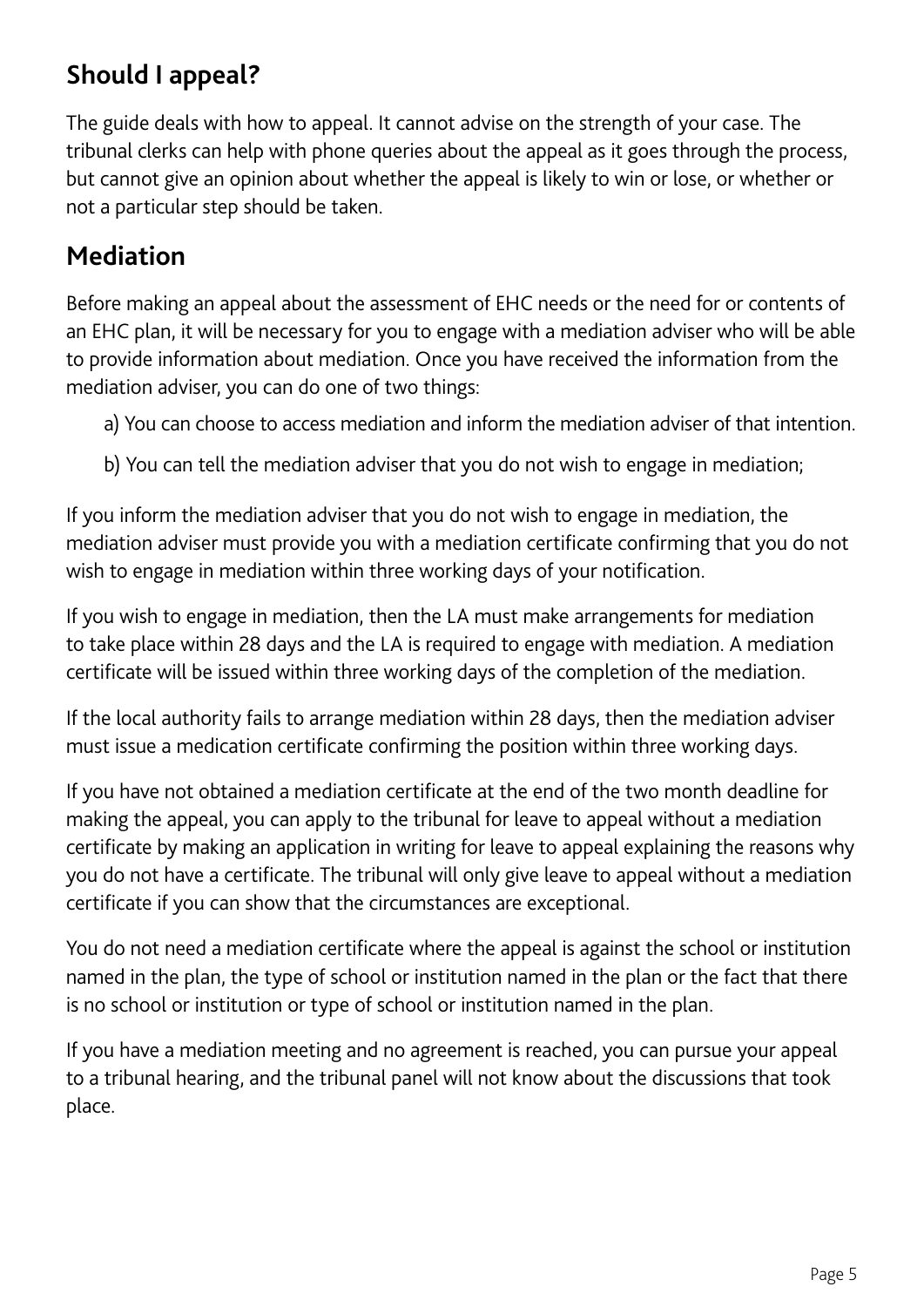# **Can I get advice about whether I can appeal?**

The local authority is required to notify you of your right of appeal to the tribunal and the time limit for doing so, your requirement to consider mediation and the availability of information, advice and support and disagreement resolution services. The following groups may be able to give you advice.

- A local information and advice service;
- A voluntary organisation which helps people with special needs
- A parents' group
- An independent parental supporter
- The National Advice Organisations

# **Can I get help if I decide to make an appeal?**

The groups above may be able to put you in touch with an independent supporter or a representative.

You may be entitled to public funding (Legal Aid) in preparing your appeal. A solicitor will be able to advise you on whether you are entitled to this. The Law Society or your local Citizens Advice Bureau (CAB) will be able to give you the names of organisations who offer public funding and are experienced in education matters. You will not be able to get public funding for a lawyer to represent you at the hearing.

# **What is likely to be involved?**

The tribunal's service is free. Unlike going to court, there are no fees involved.

From start to finish, the process of making an appeal can take up to five months depending on the type of case. Usually, there will only be one hearing where you need to attend the tribunal. Hearings normally start at either 10am or 2pm. Occasionally, in a complicated case, it may need to be adjourned to another day for all the necessary evidence to be considered.

Tribunal decisions must be based on evidence, so preparing the appeal will involve you in gathering evidence to support your case.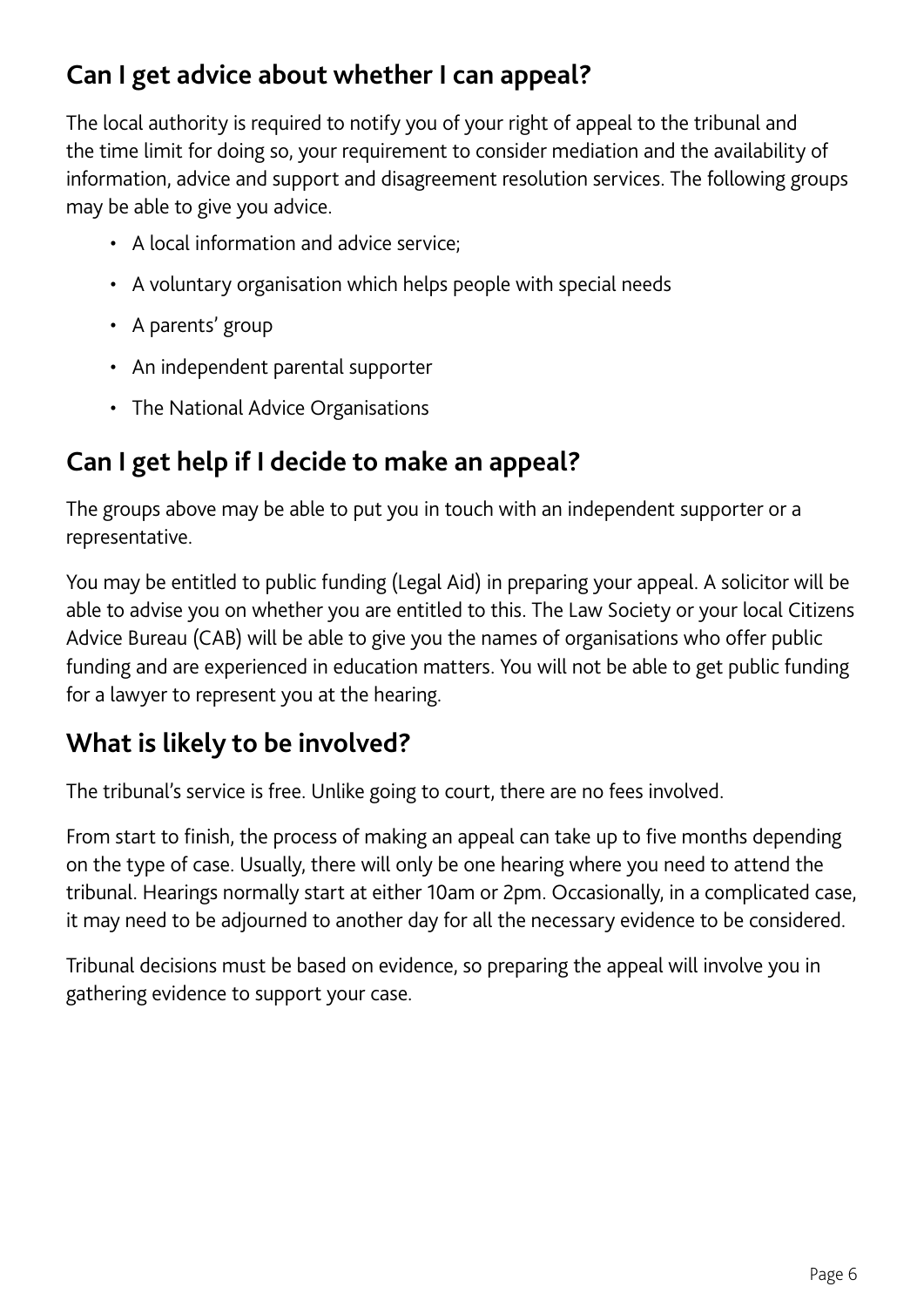# **Section 2 - Starting an appeal**

### Time limits

The tribunal must receive the appeal within two months of the date on the letter from the local authority giving you their decision or one month from the date of the mediation certificate if later.

If you miss this deadline, a tribunal judge may extend the time for making the appeal but you must ask for the extension by:

- sending your completed appeal form as soon as possible; and
- explaining why the appeal is late giving full reasons.

The tribunal judge may allow an extension if there are special circumstances which prevented the appeal being made in time.

If the tribunal judge allows the extension, the appeal will be registered. If the judge refuses an extension, the appeal will go no further and the tribunal will return all your submitted appeal documents with an explanation of why the tribunal are unable to register your appeal.

You can also apply for leave to appeal without a mediation certificate if the circumstances are exceptional, by setting out in writing the reasons why the mediation certificate has not been obtained. A tribunal judge will consider your application and decide whether the circumstances justify granting leave to appeal.

### Grounds of appeal

You must identify the decision appealed and give the date of the local authority letter giving you the decision.

You must give the reasons for the appeal. These are the 'grounds of appeal'. The reasons don't have to be lengthy or written in legal language, but need to say more than just, 'I disagree'. Explain why you disagree with the decision and what you would like the tribunal to do. Read the questions on the appeal form carefully and answer them as fully as possible to give the Tribunal as much information as possible about the appeal.

If you have information or evidence supporting the appeal, enclose it with the appeal.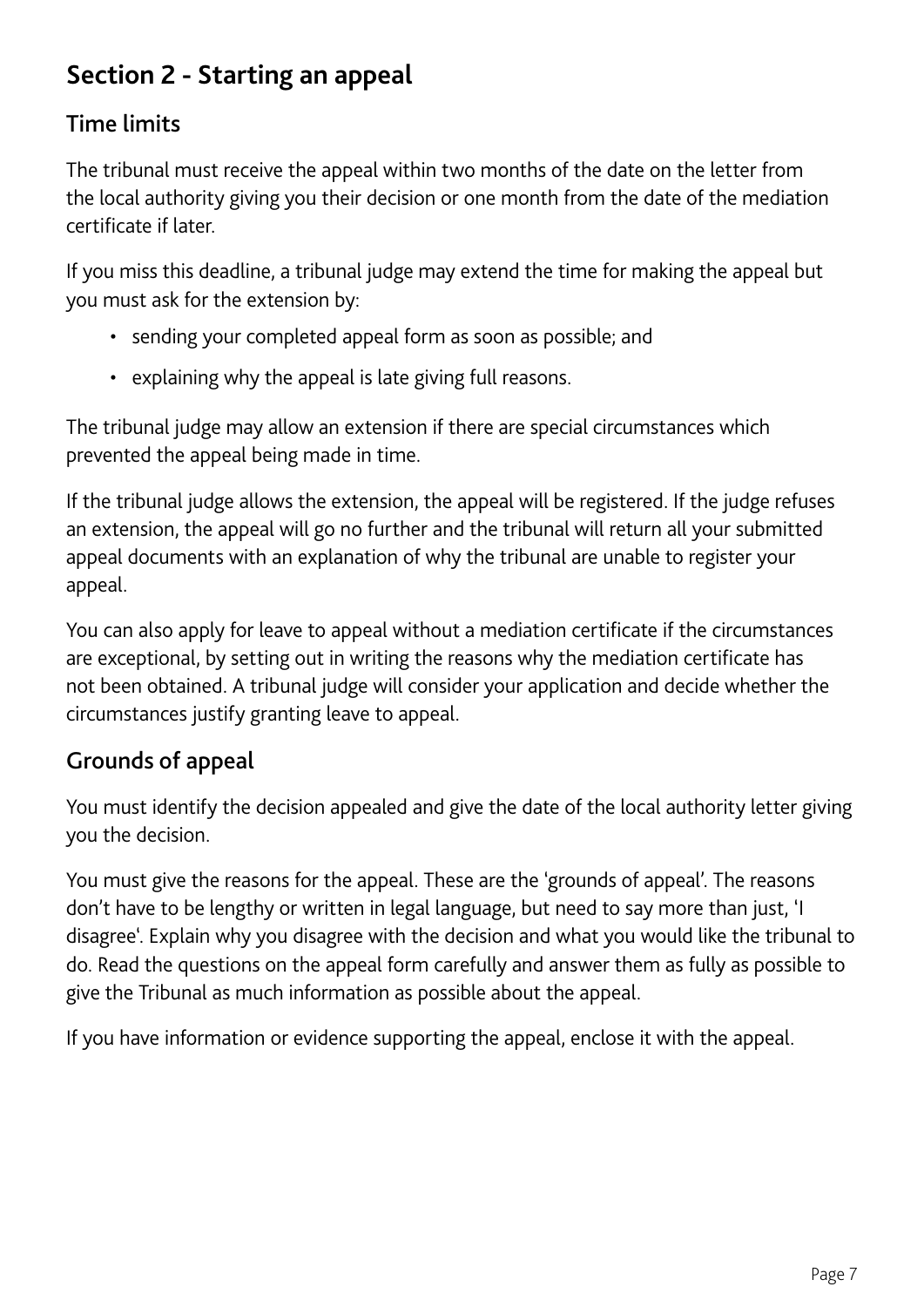### The appeal form

#### Parents' Appeal Application Form

Section 1 – Your child's details – asks for details of the child.

- Section 2 What are you appealing against this is important because this is where you explain why you are appealing.
- Section 3 Your appeal asks for information about the Local Authority decision
- Section 4 Your contact details asks for your details and the contact details of any representative that you may have
- Section 5 Checklist Go through the list and tick the boxes to make sure that you have provided all the necessary information.
- Section 6 Signatures all parties to the appeal must sign the appeal form. Without signatures, we cannot accept the appeal.
- Section 7 Sending the appeal explains where to send the completed appeal form.

## **Frequently asked questions**

#### What if I don't send all the right information or documents?

The tribunal clerks may have to contact you about getting the information or documents to the tribunal. If the tribunal does not have the correct papers to register the appeal, the appeal form and supporting papers will be returned to you with a list of what else the tribunal requires. If you cannot return the documents within the two-month deadline, the tribunal will give you 10 working days to send them. If they are received within that time, it will not be necessary to ask for an extension. If they arrive any later than the date you were given, it will be necessary to apply for an extension of time and explain why they are late.

In some cases, an appeal can be registered even if the tribunal does not have all the documents. If that happens, the tribunal will ask you to provide the missing documents within 10 working days. If they are not received within that time, the appeal may be struck out. The appeal will then be at an end.

#### Do I have to send original documents?

No. Only send photocopied documents and keep the original documents yourself.

Please ensure that all documents which you send to the tribunal are single sided.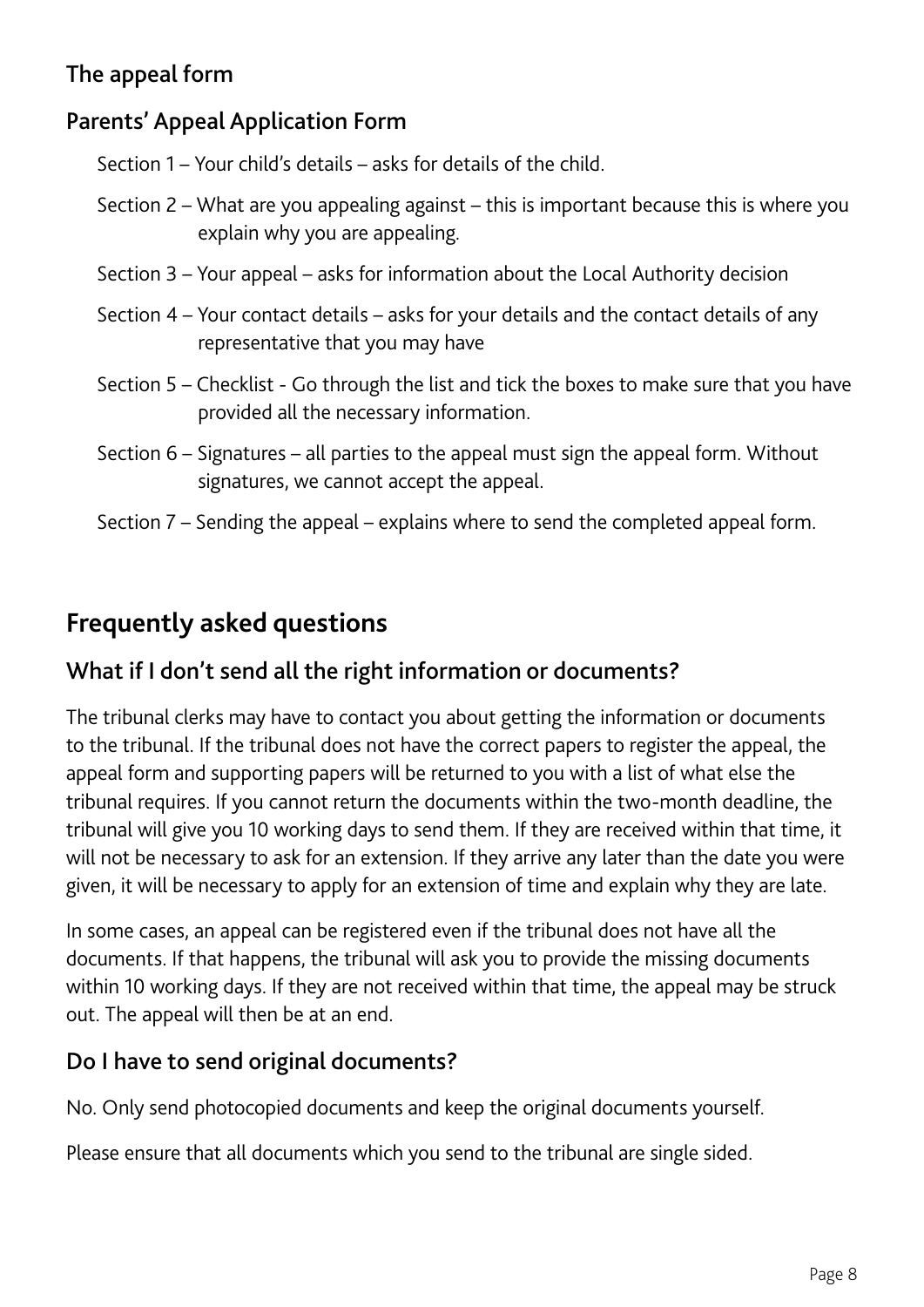### Do I have to send the appeal myself?

No, but you must sign the appeal form yourself, unless your legal representative signs it for you. If the appeal is made jointly with another person, both of you must sign the form. Please be aware that the tribunal will only send any information about the appeal to one person named on the appeal form. The choice is yours (see section 4 of the form). If none of the boxes are ticked, the information will be sent to the first named person.

If you have a representative and you want them to receive all the letters and papers for the appeal on your behalf, you should give their name and address on the form. A legally qualified representative may sign the form on your behalf if you have given them permission to do so. If you say on the form that your representative is going to receive all the papers, you will not receive any correspondence in connection with the appeal before the hearing. Instead, the tribunal will send it all to the representative. You must let the tribunal know in writing if you decide to stop using your representative or if the details of your representative change.

#### What if I have any other needs?

Please make sure that you give details of any special needs on the appeal form.

For example, if you need a signer or an interpreter at the hearing, or any special arrangements to be made to enable you to attend the hearing.

# **Section 3 – The process up to the tribunal hearing**

#### What happens after I send you my appeal?

The appeal will be registered within 10 working days of receipt. The tribunal will write to you to confirm that the appeal has been registered and notify you of the date of the final hearing of the appeal. The appeal number should be used whenever you contact the tribunal about your appeal.

When the appeal is registered, case directions and an attendance form are issued. These will set dates by which you must take action, and when to send the local authority and the tribunal information which will be considered at the hearing. It will also set a date by which you need to tell the local authority and the tribunal about the witnesses (if any) that you will bring and anyone else you want to come to the hearing.

When the appeal has been registered, a copy of the appeal form and supporting documents are sent to the local authority, which will also be issued with directions setting out the time limits for sending us documents, providing details of witnesses and the request form.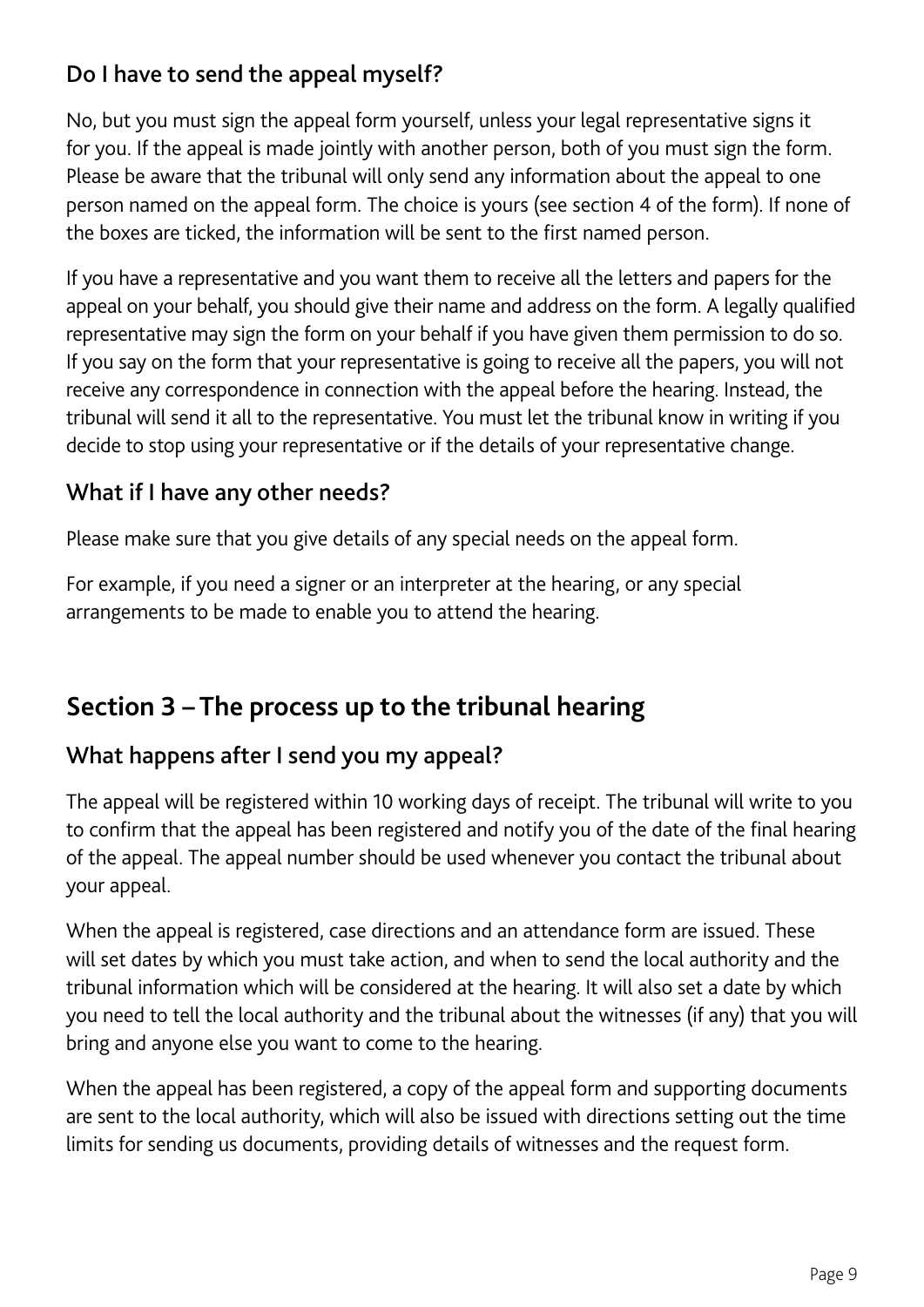### What will the local authority do about my appeal?

The local authority must respond within 30 working days of a copy of the appeal notice being sent. They will send a copy of their response and any accompanying documents to you and to the tribunal. If you do not receive the response within eight weeks of your appeal being registered, you should notify the tribunal in writing.

The local authority will have the same timetable to send further information and evidence as are set out in your directions. The response must say whether or not they oppose the appeal and, if they do, they need to explain why. They should provide a summary of the facts and tell us what the child thinks about the issues in the appeal. Generally, local authorities must find out children's views wherever possible. They may also contact you about the appeal, as they may have looked at the evidence again and feel that they can provide some or all of what you want.

The local authority may also apply to strike out (bring to an end) your appeal if they believe it is a case that the tribunal cannot consider. If that happens, we will send you a copy of the local authority's application and ask for your written comments, giving you the opportunity to explain why you think your appeal should continue.

### What happens if the local authority does not oppose the appeal?

This will depend on the issues in your appeal. If the local authority agrees to change the contents of the EHC plan and you are satisfied with the outcome, you can withdraw the appeal or ask the tribunal to order the local authority to change the EHC plan in the way you have agreed (a consent order).

If the appeal is about a decision not to secure an EHC needs assessment or reassessment, not to issue an EHC plan, or to no longer maintain an EHC plan statement, and the local authority does not oppose it, the appeal will come to an end. The local authority will have to do what they have agreed to do within a fixed time limit, fixed by regulations (see page 17)

#### What if the local authority does not send you or the tribunal a response?

If the local authority does not send a response by the end of the time in which they have to reply, the tribunal can do a number of things, including barring them from taking further part in the appeal. Before deciding what to do, the tribunal will write to the local authority asking for an explanation for their failure to respond, or failure to respond in time. A tribunal judge will consider any reply the local authority gives and will decide what should happen. If the local authority is barred from further involvement, the tribunal judge will decide whether your case can be dealt with on the papers or whether there should be a hearing, without the local authority.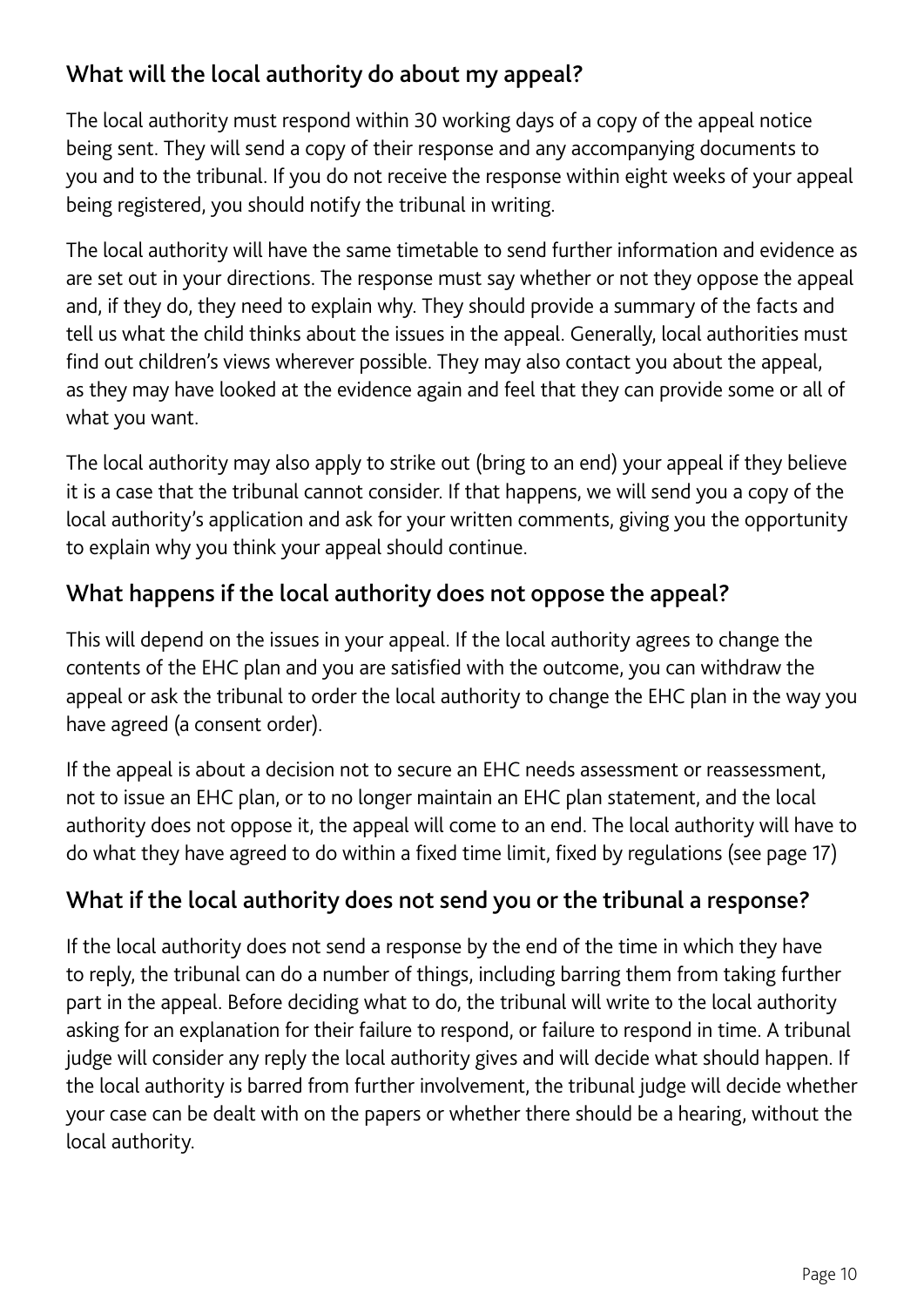# **Before the hearing**

#### Can I send in any more documents?

You should try to send in all your documents with the appeal. The case directions will set out when you can send other documents.

#### Can I bring new evidence to the hearing?

As a general rule all the documents must be produced before the hearing. You should not normally bring new evidence to the hearing. In exceptional circumstances, the tribunal will consider late evidence on the day of the hearing if you have already provided a copy to the local authority and can provide a good reason for the delay.

#### What if the local authority has more evidence?

The same rule applies to the local authority as the parents.

### What if I find it difficult to get hold of a document that is important to my case?

The tribunal has the power to order the production of a document. If you apply well before the hearing using the request form found on the tribunals form finder webpage, an order may be made directing the local authority or anyone else who may have relevant information to release it. If the local authority objects to releasing the information a judge will consider the objections and then decide whether or not to order the local authority to release the document. You will be able to comment on the local authority's objections before a decision is made. You may also be able to ask someone who is not directly involved in the appeal to release a document they have. That organisation could be the NHS or social care department or children's department.

#### Can I change my appeal?

The tribunal must agree to any changes to the grounds of appeal. A request must be made in writing on the request form. You can get a form by phoning us or by visiting our website, at www.sendist.gov.uk

On the form, set out the changes you want to make and the reasons for the amendments. Send a copy of the form to the local authority.

### Can I withdraw my appeal?

The appeal can be withdrawn with the agreement of a tribunal judge. If you inform the tribunal and the local authority that you want to withdraw, permission will usually be given if it is more than three weeks before the hearing. The application to withdraw must be made on the request form and explain why you wish to withdraw.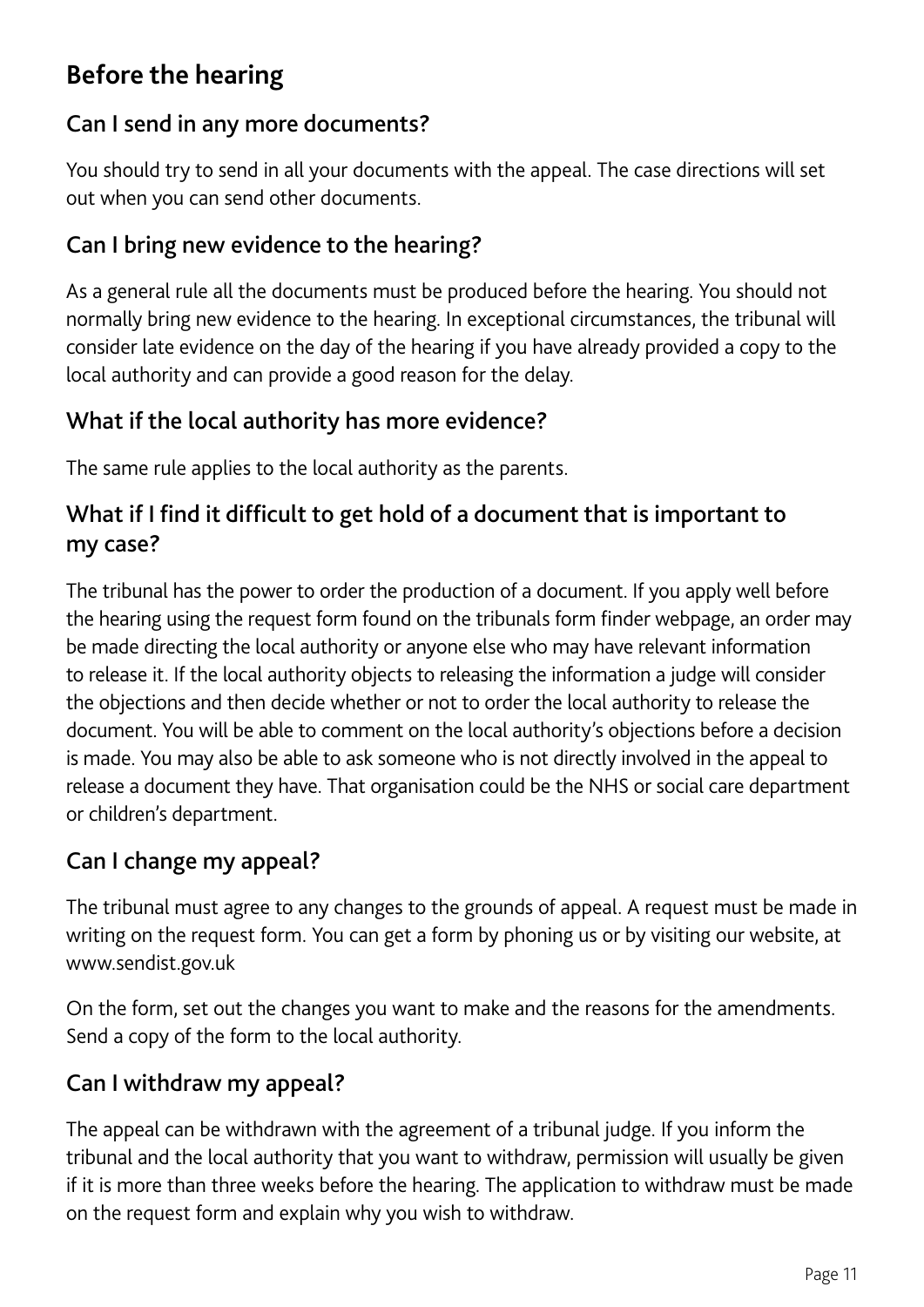If you want to withdraw less than 15 days working days before the hearing, you need to make the application in writing on our request form setting out the reason why you are withdrawing so close to the hearing. A tribunal judge will consider the request and decide what further action, if any, is required. You may need to take part in a telephone conference to explain why you want to withdraw.

If you want to withdraw the appeal within 5 working days of the final hearing, then you may be directed to attend before a Tribunal Judge with a representative from the local authority to explain the sequence of events which has led to the late cancellation of the hearing. It will not be necessary for you to bring your witnesses to the hearing, but you should be prepared to explain what has led to the cancellation and why it has happened so late in the process. The hearing should take no longer than 15 minutes and the Judge will issue an order disposing of the appeal at the conclusion of the hearing. If you do not attend, the appeal will be struck out.

#### What will happen to my appeal if I move to live in another local authority area?

You must inform the tribunal immediately if you move house. If you move to another area, we will then contact the new local authority to tell them about the appeal. The new local authority may be substituted as a party to the appeal as if they had made the decision. Your appeal will be against them, unless there are good reasons why they should not take over the appeal. If the case is transferred to the new local authority, there will be a new casemanagement process and a new timetable for supplying evidence. The old local authority will take no further part in the appeal.

#### Telephone case management hearings

Sometimes, when a party makes an application for an order or requests a change to the directions, it is necessary for the tribunal to arrange a telephone case management hearing to consider that issue. This is not a final hearing of the appeal, but a hearing to deal with the particular issue that has arisen. The direction setting up the telephone hearing provides dial-in codes and instructions for both parties explaining what to do to join the hearing. The hearing is conducted by means of a multi-party telephone call, involving the parties, their representatives and a tribunal judge. The judge will chair the hearing and ensure that everyone has an opportunity to express their views on the issue under consideration. It is possible for any number of persons to join the hearing, using individual telephones and locations. The hearings are usually scheduled to last not more than 30 minutes but in difficult applications may last up to an hour. The telephone number is a freephone number and will be free of charge from a landline. There may be a charge for mobile phone users, depending on your provider. During the hearing, the judge will ask each party's views and will make a decision on the issue under consideration or may reserve the decision for issue in written form. In both cases, a copy of the decision and/or directions will be sent to the parties within a few days, confirming the decision in writing.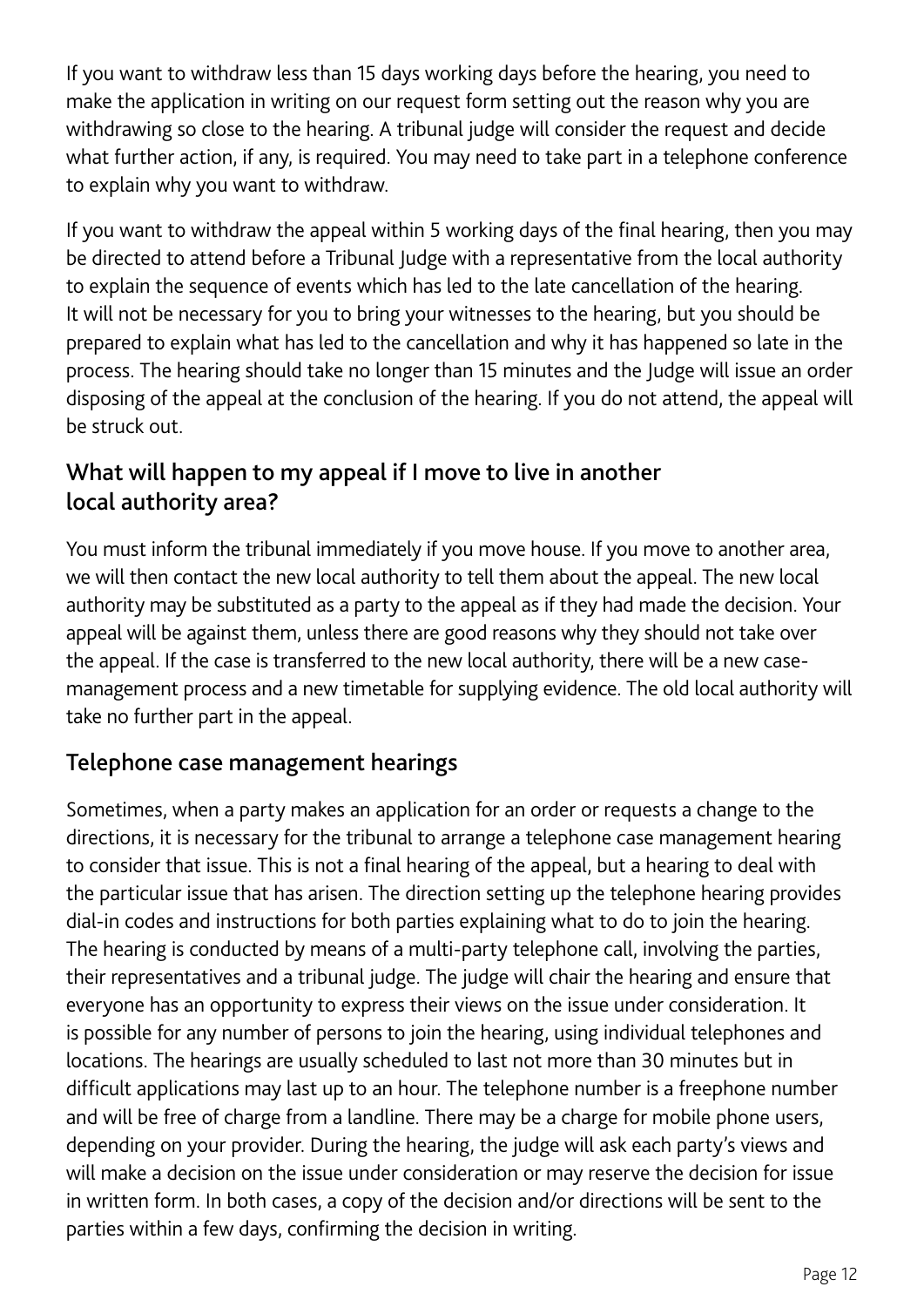### Active Case Management calls

Appeals which go to hearing may be the subject of a telephone call about a week after the exchange of final documentary evidence, to identify whether there is any judicial input required to ensure that the hearing is effective. A legally qualified tribunal registrar will telephone each party individually with a list of questions to ask about the appeal and the extent to which the position may have changed or is likely to change before the hearing. You should prepare for the call by checking the evidence that you have received and reviewing whether the issues in the appeal have been narrowed through agreement during the course of the appeal. Is it still necessary for you to call all of your witnesses or do you need to submit a revised attendance form? Is there an issue which may make it necessary for the hearing to be postponed to allow further evidence to be submitted? The Registrar will take a view following the calls to both parties whether it is necessary to make further directions or arrange a telephone case management hearing with the judge.

#### Working documents

In appeals which involve a request to change the description of the child's difficulties or the provision necessary to meet the needs, the tribunal has issued guidance on the preparation and submission of a 'working document'. A working document is a copy of the description of the child's learning difficulties and special educational provision within the EHC Plan setting out the amendments sought and proposed by both parties. The Tribunal directs the local authority to send to the parents' an electronic copy of the relevant parts of the EHC Plan with the response to the appeal, setting out those amendments to which they agree, or those in respect of which they are making counter-proposals. The parties can amend and exchange the working document as many times as they like during the lifetime of the appeal, but must complete the discussions so that the local authority can send a final working document which sets out each parties' position so that it is received by the tribunal ten working days before the hearing.

THE TRIBUNAL ONLY WANTS TO SEE THE FINAL AGREED VERSION OF THE WORKING DOCUMENT.

#### Paper hearings

With the consent of both parties, and if the tribunal decides that it is an appropriate case, the tribunal can make a decision in an appeal on the papers, without having the parties attend a hearing. If you would like your appeal dealt with on the papers, then you should tick the box on the appeal form indicating your consent to a paper hearing. If both parties have indicated their consent to a paper hearing, and the tribunal judge decides that it is an appropriate case, then the appeal is likely to be concluded more quickly than if it is listed for oral hearing, because it will be dealt with as soon as a panel is available after the date for final evidence has passed.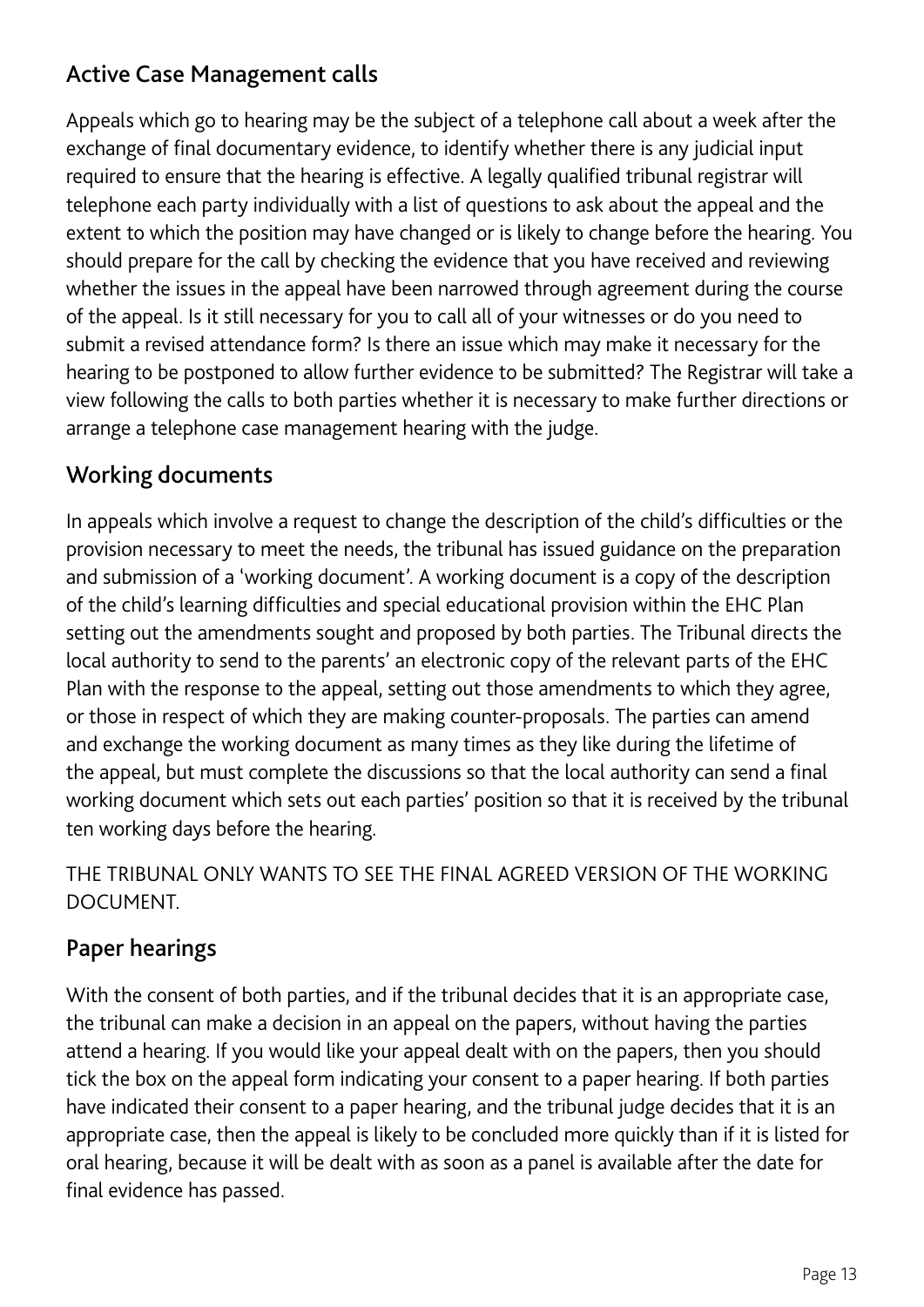### Letting you know about the place for your hearing

At least 10 working days before the hearing, you will receive a full copy of the appeal bundle and details of the time and hearing venue. Sometimes your hearing may be postponed at short notice due to a lack of tribunal time, but you will be notified of this at least 48 hours before the scheduled start of the hearing.

# **Section 4 - The hearing**

A film explaining what happens at a hearing is available on YouTube (type 'special educational needs tribunal hearing' in the search box). A DVD is available to give you some idea of what happens at a hearing. You can ask the tribunal for a copy of this DVD.

### Where will my hearing be held?

Appeal hearings are held at family courts and tribunals buildings as close as possible to your home. We aim to limit travel to no more than one-and-a half hours in each direction.

### What time will my hearing start and how long will it last?

Hearings are fixed to start usually at 10am but some start at 2pm. Check the start time carefully on the notice of hearing letter you receive with the tribunal hearing bundle. Please arrive 30 minutes before the hearing time so that you can meet the clerk, familiarise yourself with the arrangements and ask any questions. The length of your hearing will depend on the issues in the appeal and the number of witnesses coming to the hearing. Sometimes, where the appeal is very complex, it may be necessary to adjourn the case to another day so that the tribunal panel can consider all the relevant evidence.

#### Who will hear my appeal?

The appeal will be heard by a tribunal panel consisting of: a legally qualified tribunal judge, who will be the chair, and up to two specialist members who have been appointed because of their knowledge and experience of children with special educational needs and/or disabilities.

#### Do I have to come to the hearing?

You have made the appeal and it is helpful for you to attend the hearing to give evidence and explain your case. The panel will want to hear anything you have to say and you may want to ask questions of the local authority and any witnesses they may bring.

If both parties agree that the appeal can be concluded on the papers, then it will not be necessary for you to attend the hearing, but you will be given an opportunity to present all of your issues and arguments about the appeal on paper in advance of the hearing, and these will be taken into consideration by the tribunal panel hearing the appeal.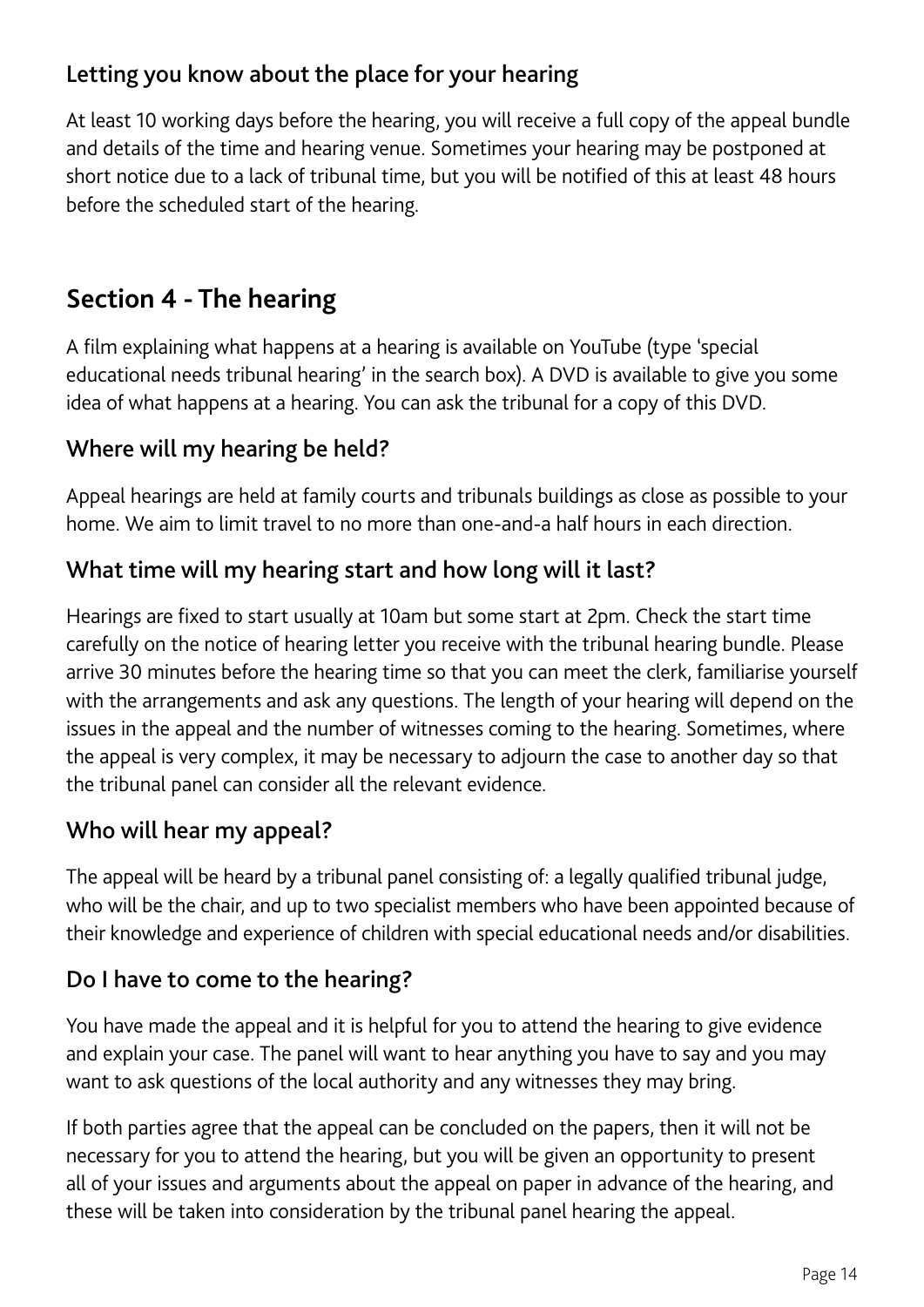In exceptional cases, where the issues are particularly complex or difficult and the tribunal panel decides that there is inadequate evidence to make a decision, they may decide to adjourn the paper hearing and direct an oral hearing of the appeal.

### Can I have a representative at the hearing?

You can have a representative at the hearing whether or not you attend yourself. If you are represented, you must let us know on the attendance form sent to you on registration of the appeal.

A solicitor or a barrister may represent you but Legal Aid is not available for this unless the circumstances are exceptional.

### Can both parents come to the hearing?

Yes, anyone who is a parent of the child, even if they have not appealed, may come to the hearing. The tribunal requires the parent making the appeal to notify all others having parental responsibility for the child about the existence of the appeal. If both parents' details are included in the notice of appeal, then the tribunal will share information with both parents if they contact the tribunal with enquires about the appeal.

If, for some reason, you do not want the other parent to come to the hearing, you must tell the tribunal why not. A tribunal judge may agree to limit that person's involvement in the case.

#### Can the child come to the hearing?

Yes, the child can come to the hearing and can give evidence, if they want to and if the tribunal panel agrees. However, bear in mind that it is unlikely that the child will stay for the full hearing and you must arrange for someone to look after the child when they are not in the hearing. The tribunal clerk will not be able to look after your child and it is unlikely that there will be a child-friendly place for them and their carer to use in the building.

#### Can I bring anyone else to support me during my hearing?

Yes, you can bring another person with you for support but they will not be able to take part in the hearing, and the attendance form must show who they will be. If you think that you want more than one supporter, you must make a request on the request form. The tribunal has the power to exclude any person from the hearing. SEND hearings are conducted in private, and only those people who have been notified by the parties as attending, such as representatives or witnesses will be allowed to attend and a judge must consent to the attendance of any additional persons. If an observer is permitted as an additional supporter or for training purposes, they will not be allowed to take part in the hearing.

At the start of the hearing, the tribunal judge will explain to the parties the procedure to be followed during the course of the hearing.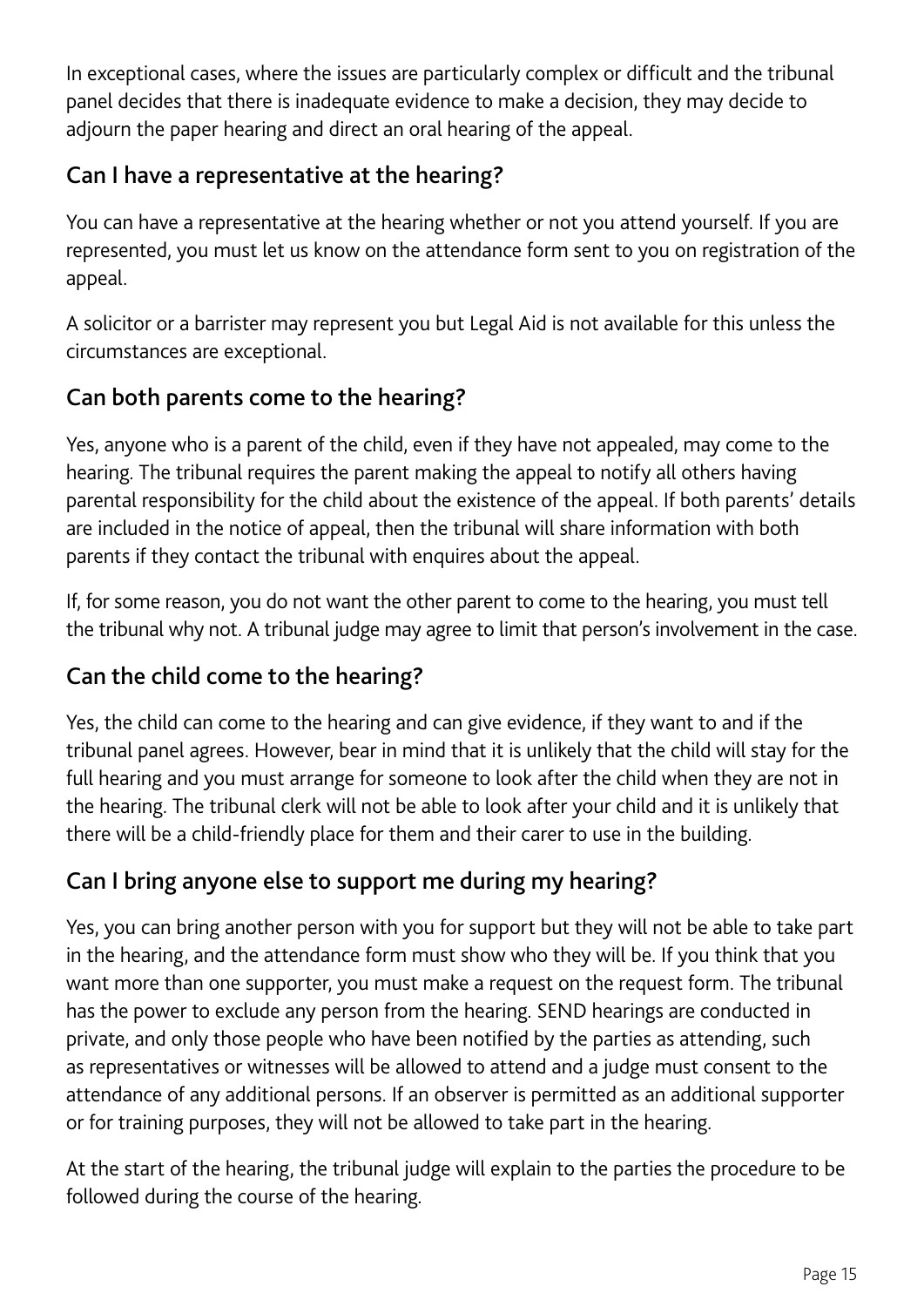# **Witnesses**

### Do I need to say if I am bringing witnesses?

Yes, you must inform the tribunal on the attendance form who you will be bringing with you. If the information is not provided, your witness may be prevented from taking part or even being in the room where the hearing is held. If you change your witnesses, you should tell the tribunal and the local authority immediately.

You do not have to bring any witnesses at all but if you do want to, you are normally allowed to bring no more than three to the hearing. This is because we aim to conclude every hearing within a day and that the focus is on the relevant issues. Often a report by a professional who has assessed your child will contain all the information you want us to consider and it may not be necessary for that person to come to the hearing as well.

If you want to bring more than three witnesses, you will need to ask permission in writing on the request form and explain why it is necessary for the witnesses to attend to give oral evidence. Your request should explain why the evidence cannot be provided on paper in the form of a report or witness statement, and why it is necessary for witness to attend in person. There is no limit on the documentary evidence parties can produce, consequently it may be as effective for you to submit a statement in writing from the witness for the tribunal to consider. The tribunal has power to limit the number of witnesses.

#### What if a witness refuses to come to the hearing?

If you have asked someone and they are unhappy about coming to the hearing, you can write explaining why you feel it is important they be there. You will need to explain why they cannot give their evidence through a witness statement or report, and why it is necessary for them to attend. We will need to receive your request at least 15 working days before the hearing.

If the tribunal judge agrees to the request, a witness summons will be issued for you to give to the person. That person will then have to come to the hearing unless there are very good reasons why they cannot.

#### Will I be able to ask my own questions?

Yes, you will have the chance to ask questions of the local authority, their witnesses and also add anything you feel is important but has not been mentioned.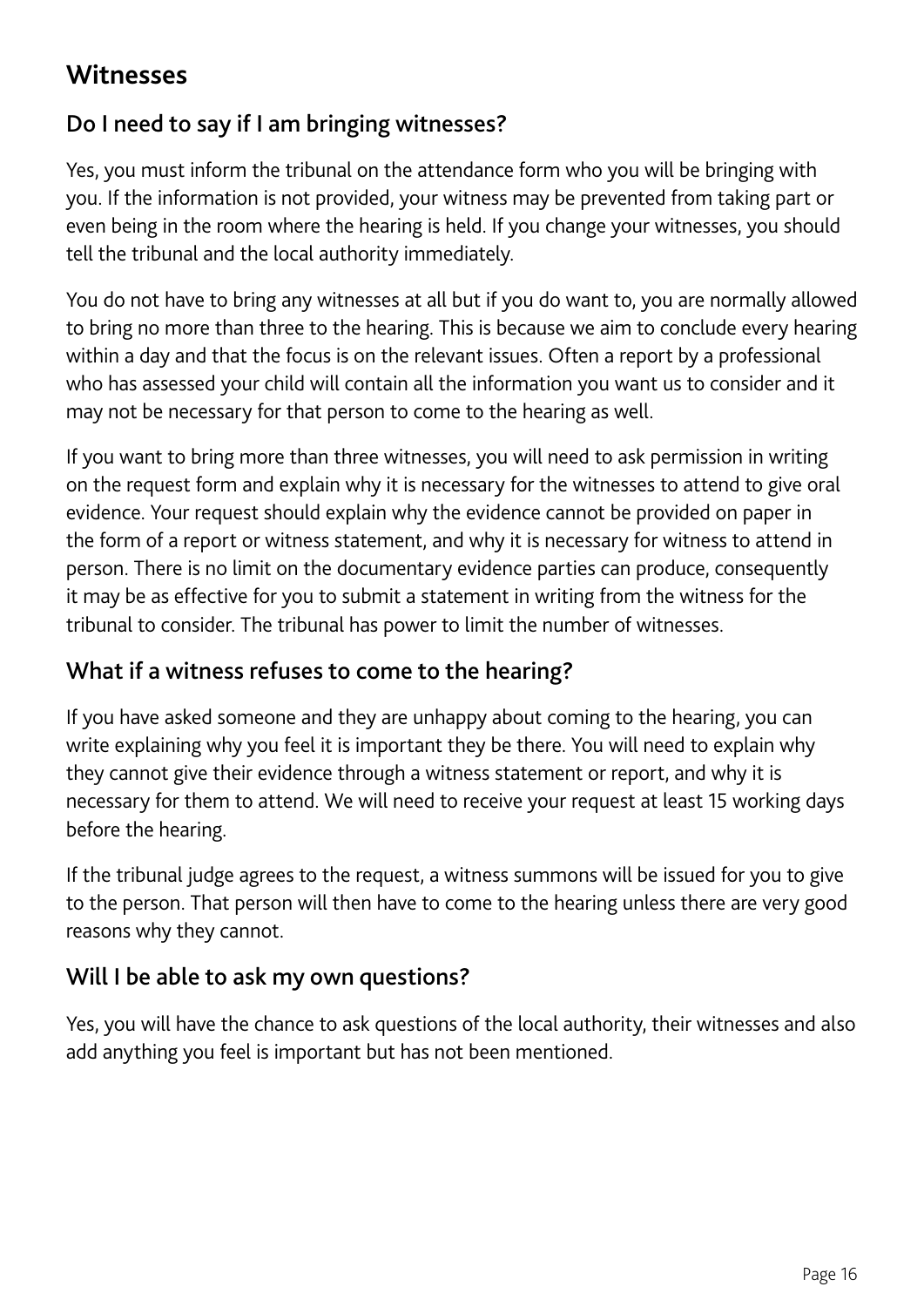# **Expenses**

#### What expenses can I claim?

You and your witnesses can claim travel expenses to attend the hearing. If you bring a friend or a relative to look after your child, you will be able to claim their travel expenses as well.

You should use public transport where possible (bus, tram, standard-class rail travel). If you travel by car, you can claim a fixed amount for mileage. The tribunal will only pay for taxi fares if public transport is not available, or if you have particular needs (you must tell the tribunal about these before making your claim for expenses). If you require use of a taxi, please contact the tribunal office on 01325 289350 or sendistqueries@hmcts.gsi.gov.uk to get prior authorisation before the journey.

Your witnesses can also claim a fixed amount for loss of earnings.

Information about claiming expenses will be included with the notification of the arrangements for your hearing. Payment will be made either by post or a direct payment into your account within 14 days of the tribunal receiving your claim form.

# **Section 5 - After the hearing**

#### The decision

You should receive the decision and reasons by post within 10 working days of the hearing. The decision is sent to the nominated contact and the local authority.

### How soon will the decision be put into practice?

Once the tribunal's decision is issued, the local authority must carry out the order within a fixed period, beginning with the date of issue of the tribunal's decision.

- To start the EHC assessment or reassessment process four weeks
- To make an EHC plan five weeks
- To change an EHC plan five weeks
- To change the school named in line with parents' wishes two weeks
- To continue an EHC plan immediately
- To cancel (no longer maintain) an EHC plan immediately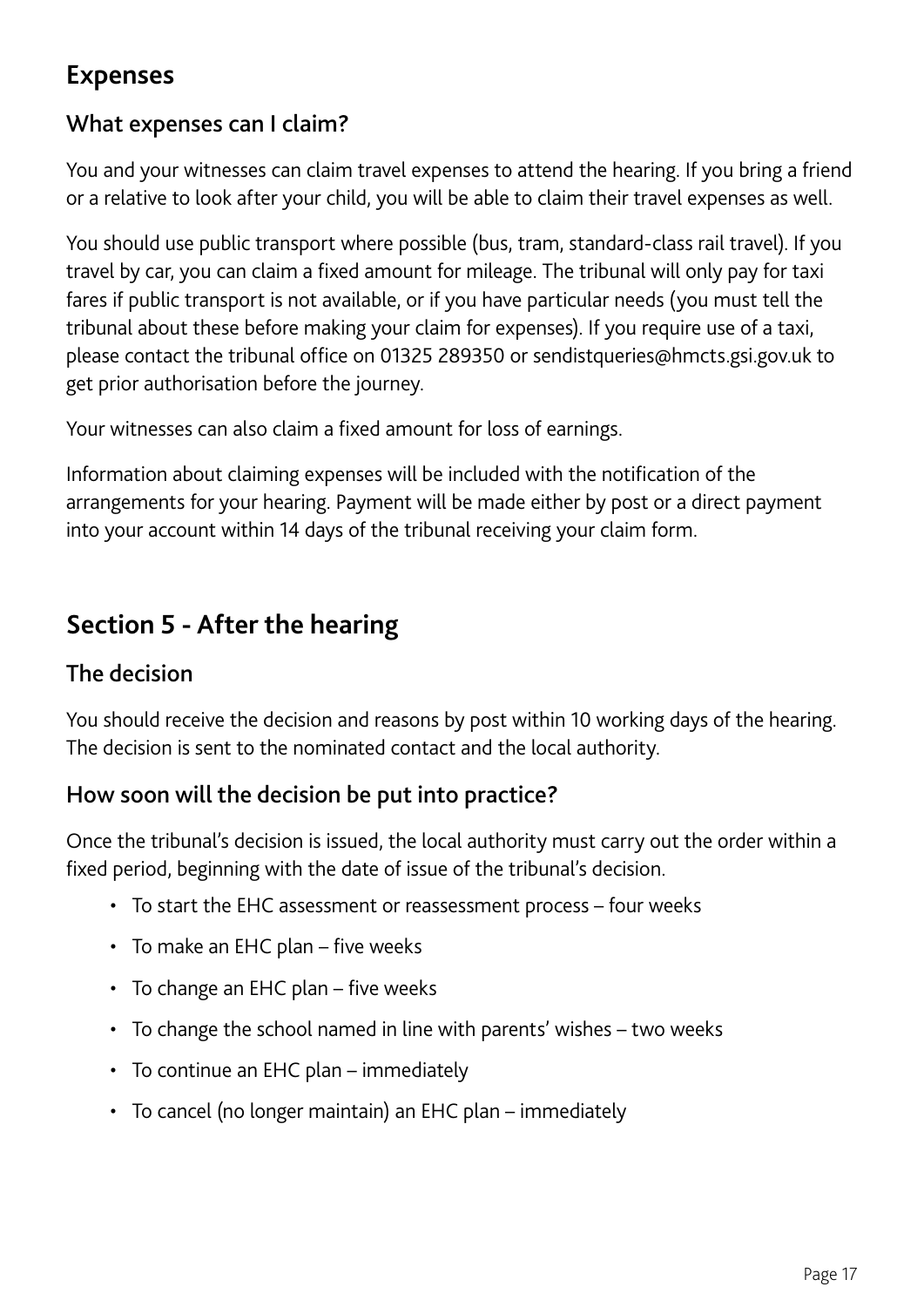Some of these timescales also apply when the local authority tells us they do not oppose the appeal. If the local authority does not keep to the order within that time, you may have to apply to the Secretary of State for Education or the High Court to enforce it. You can also make a complaint to the Local Government Ombudsman (LGO) by contacting the LGO Advice Team on 0845 602 1938 or by writing to:

Local Government Ombudsman

PO Box 4771

Coventry CV4 0EH

You can also visit their website: www.lgo.org.uk

# **Further appeal**

#### What can I do if I am not happy about the decision?

When the decision is issued, it will include a leaflet setting out in detail your right of appeal. The following is a brief outline of your options.

When you have received a decision, you may think that the decision is wrong in law or that there is another reason why we should look again at the decision. If you think it is wrong in law, you can appeal to the Administrative Appeals Chamber of the Upper Tribunal but you must first ask Special Educational Needs and Disability (SEND) tribunal for permission to appeal.

Guidance explaining how to make an application for permission to appeal against the decision and other applications that you can make following the decision is included with the decision.

#### Who can make an application?

You can make an application if you have been involved in an appeal or claim before the Firsttier Tribunal in a special educational needs or disability discrimination case. This includes if you are a parent, or person with parental responsibility, a local authority or a responsible body for a school.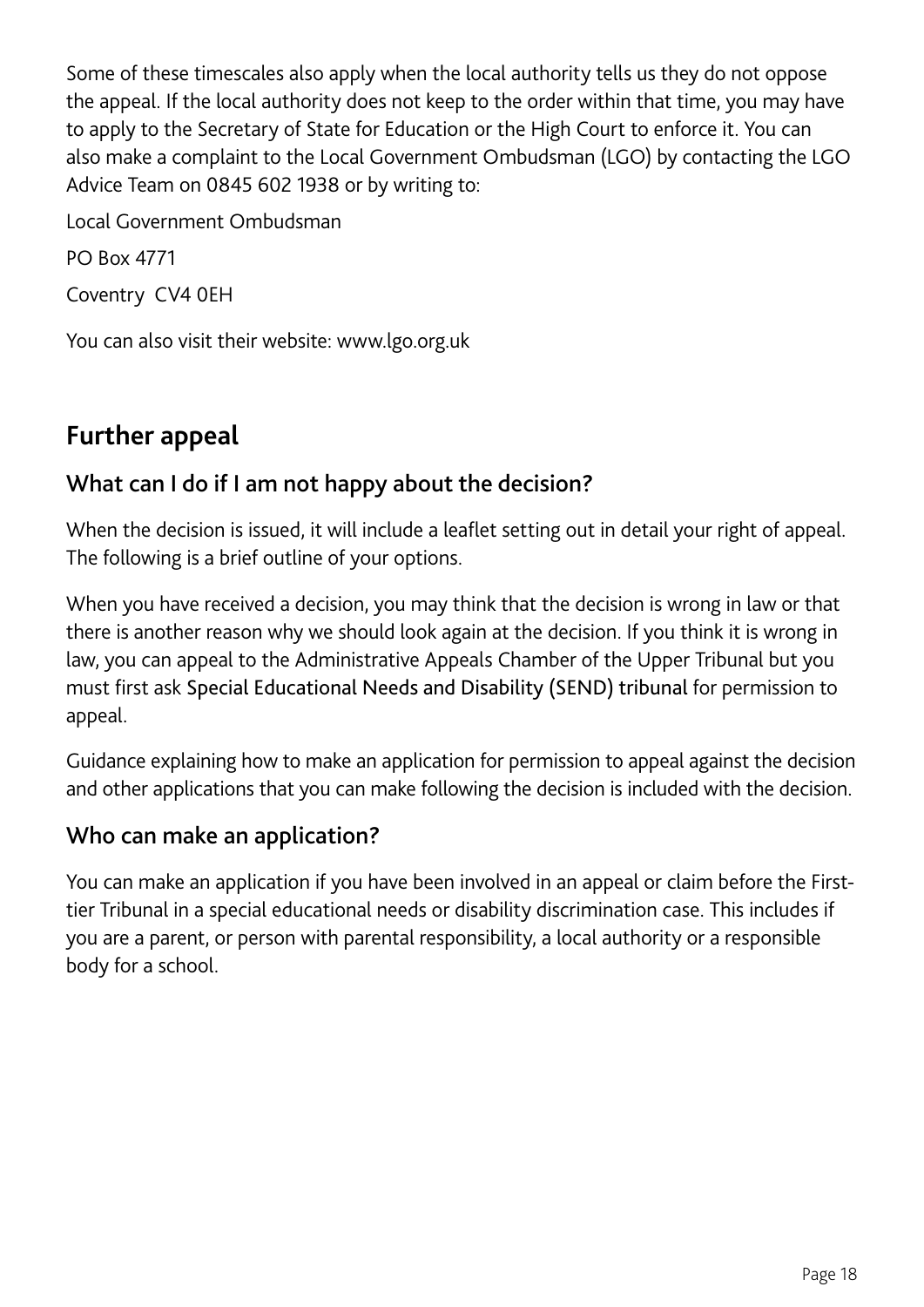#### What applications can I make?

Following issue of a decision of the First-tier Tribunal, you can make the following applications.

- You can apply for permission to appeal if you think that the decision was wrong in law.
- You can ask us to review the decision because there has been a change of relevant circumstances since the decision was made.
- You can ask for the decision to be set aside in certain circumstances.

The three applications are explained in detail in the guidance sent with your decision.

#### When can I make an application?

You must make an application so that it is received by the tribunal no more than 28 calendar days from the date on the letter sent with the decision.

If you are applying more than 28 calendar days after the decision is sent, you will need to apply for an extension, giving the reasons why the application is late. If a tribunal judge does not agree to extend the time, your application will not be considered.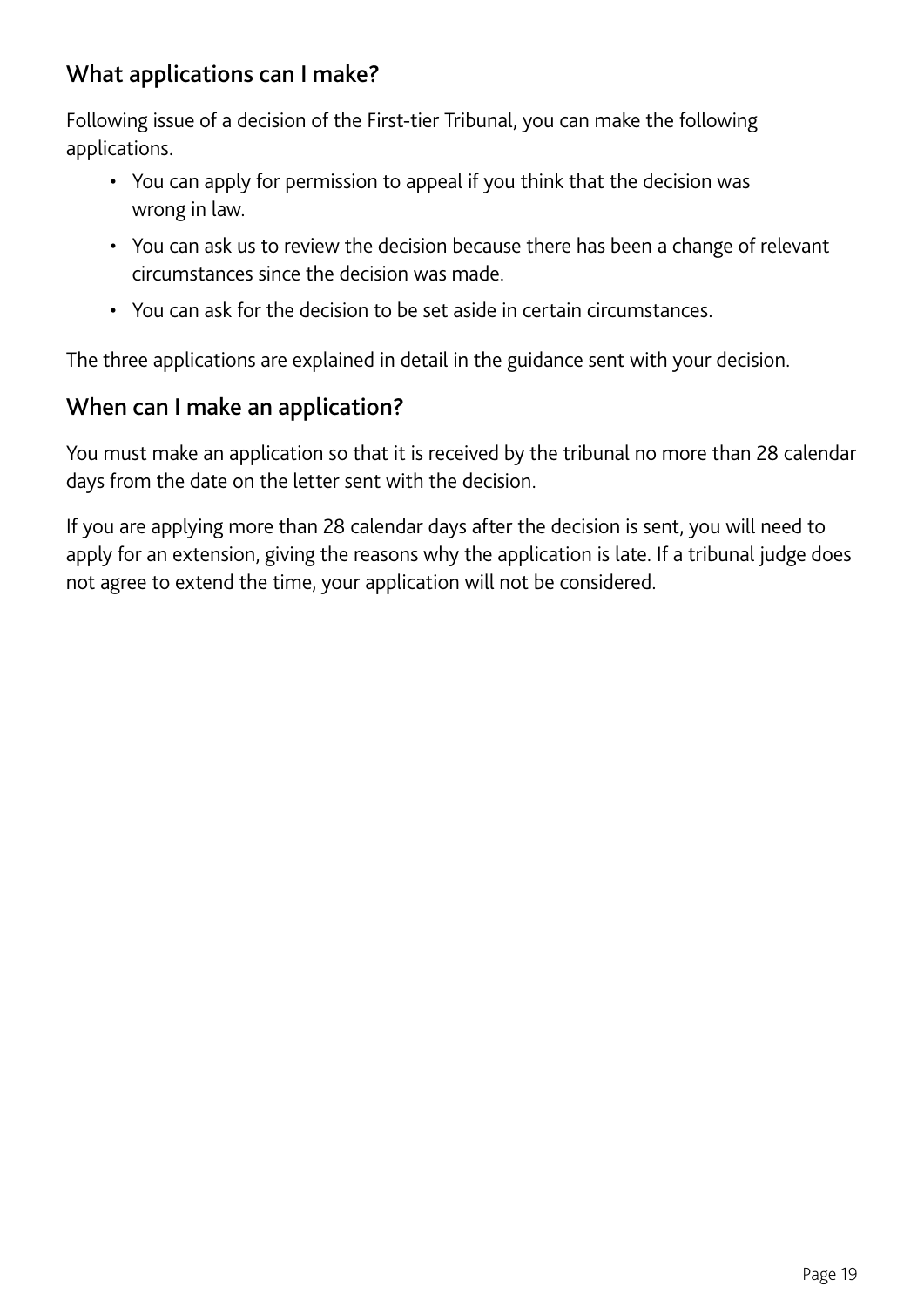## **Useful list of addresses**

**ACE Education**  36 Nicholay Road London N19 3EZ Phone: 020 8407 5142 Website: www.ace-ed.org.uk

**AFASIC** 20 Bowling Green Lane London EC1R 0BD Phone: 0845 355 5577 Website: www.afasic.org.uk

**British Deaf Association** 18 Leather Lane London EC1N 7SU Phone: 020 7843 6000 Website: www.bda.org.uk

#### **British Dyslexia Association**

Unit 8, Bracknell Beeches Old Bracknell Lane Bracknell, RG12 7RW Phone: 0845 251 9002 Website: bdadyslexia.org.uk

# **Coram Childrens Legal Centre** University of Essex Wivenhoe Park Colchester, CO4 3SQ Phone: 08088 020 008

Website: www.childrenslegalcentre.com

**Council for Disabled Children National Childrens Bureau** 9 Wakley Street London EC1V 1JN Phone: 020 7843 6000 Website: www.ncb.org.uk

**Council on Tribunals** 81 Chancery Lane London, WC2A 1BQ Phone: 020 7855 5200 Website: www.council-on-tribunals.gov.uk

**Department for Education** Sanctuary Buildings Great Smith Street London SW1P 3BT Phone: 0370 000 2288 Website: www.education.gov.uk

**DIAL UK** 39-45 Cavell Street London E1 2BP Phone: 020 7791 9000 Website: www.dlf.org.uk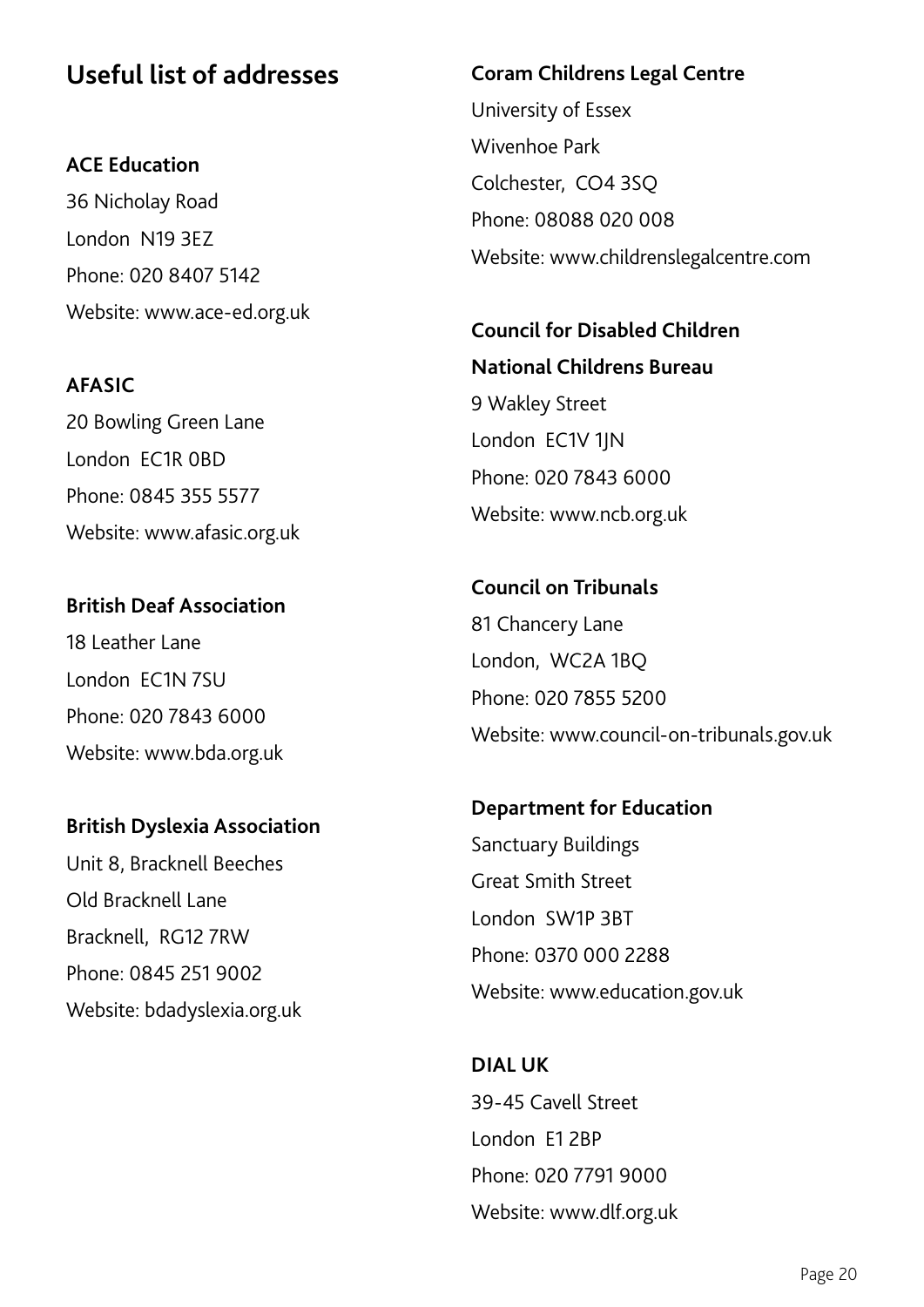#### **Equality & Human Rights Commission**

Fleetbank House, 2-6 Salisbury Square London EC4Y 8JX Phone: 0800 800 0082 Website: www.equalityhumanrights.com

#### **Down's Syndrome Association**

Langdon Down Centre 2a Langdon Park Teddington Middlesex, TW11 9PS Phone: 0333 1212 300 Website: www.down-syndrome.org.uk

### **Haemophilia Society**

1st Floor, Petershaw House 57a Hatton Gardens London EC1N 8JG Phone: 0800 018 6068 Website: www.haemphilia.org.uk

#### **Helen Arkell Dyslexia Centre**

Arkell Lane Frensham, Farnham Surrey GU10 3BW Phone: 01252 792 400 Website: www.arkellcentre.org.uk

#### **I CAN**

8 Wakely Street London EC1V 7QE Phone: 020 7843 Website: www.ican.org.uk

#### **IPSEA**

Hunters Court,Debden Road Saffron Walden CB11 4AA Phone: 0845 602 9579 Website: www.ipsea.org.uk

#### **KIDS**

49 Mecklenburgh Square London WC1N 2NY Phone: 020 7520 0405 Website: www.kids.org.uk

# **Mencap** 123 Golden Lane London, EC1Y 0RT Phone: 0808 808 1111 Website: www.mencap.org.uk

#### **MIND**

15-19 Broadway Stratford, London E15 4BQ Phone: 0300 123 3393 Website: www.mind.org.uk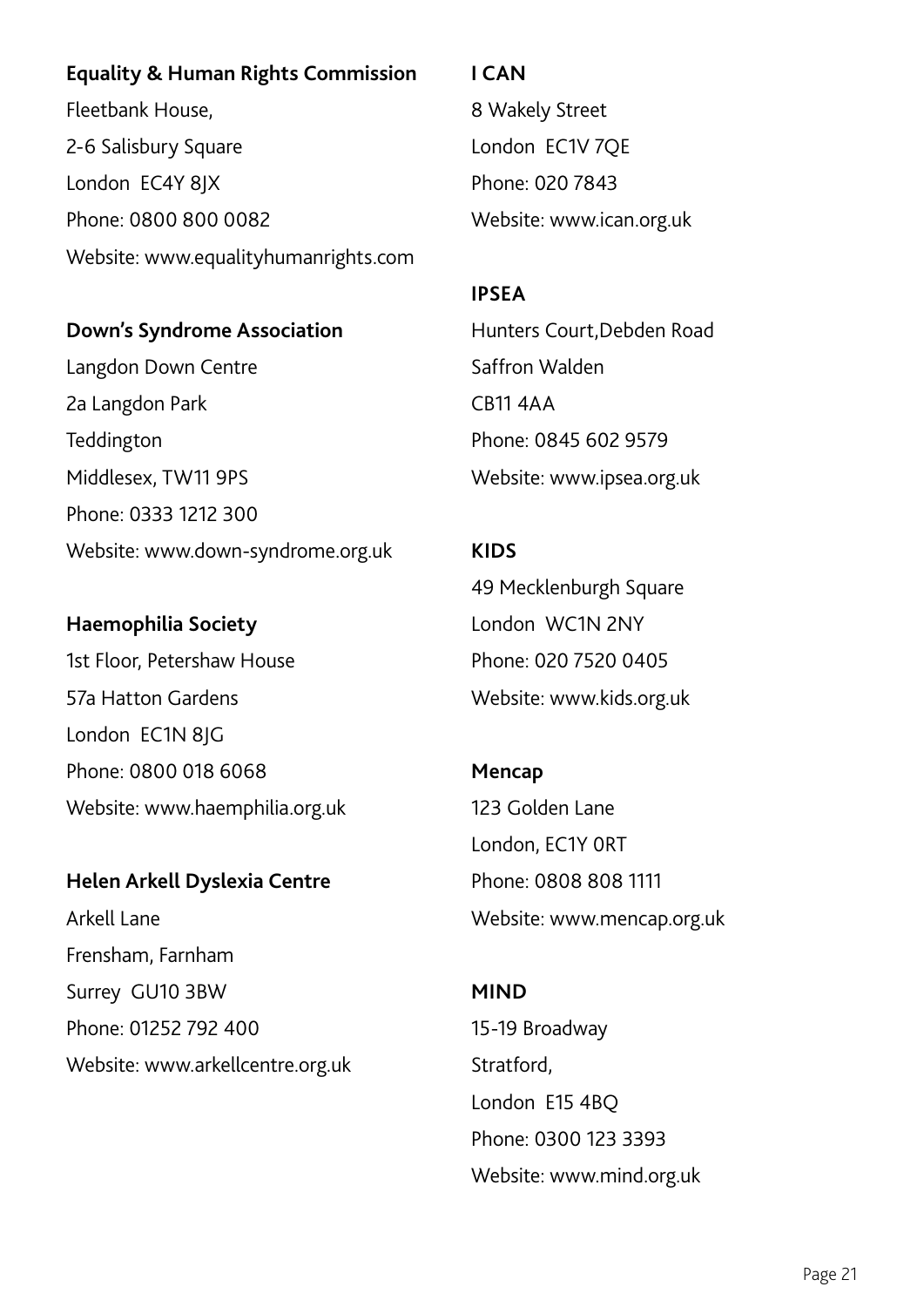#### **National Autistic Society**

393 City Road London, EC1V 1NG Phone: 0808 800 4104 Website: www.nas.org.uk

#### **National Blind Childrens Society**

Bradbury House Market Street Highbridge Somerset TA9 3BW Phone: 01278 765 765 Website: www.nbcs.org.uk

#### **National Deaf Children's Society**

15 Dufferin Street London EC1Y 8UR Phone: 0808 800 8880 Website: www.ndcs.org.uk

#### **National Parent Partnership**

8 Wakley Street London EC1V 7QE Phone: 020 7843 6058 Website: www.parentpartnership.org.uk

#### **National Society for Epilepsy**

Chesham Lane Chalfont St Peter Buckinghamshire SL9 0RJ Phone: 01494 601300 Website: www.epilepsysociety.org.uk

#### **Network 81**

10 Boleyn Way West Clacton Essex, CO15 2NJ Phone: 0845 077 4055 Website: www.network81.co.uk

**Parents for Inclusion** 336 Brixton Road London SW9 7AA Phone: 0800 652 3145 Website: www.parentsforinclusion.org

#### **Royal Association for Disability and Rehabilitation (RADAR)**

12 City Forum 250 City Road London, EC1Y 8AF Phone: 020 7250 3222 Website: www.radar.org.uk

#### **Royal National Institute for the Blind**

105 Judd Street London, WC1H 9NE Phone: 0303 123 9999 Website: www.rnib.org.uk

# **Scope** 6 Market Place London N7 9PW Phone: 0808 800 3333 Website: www.scope.org.uk